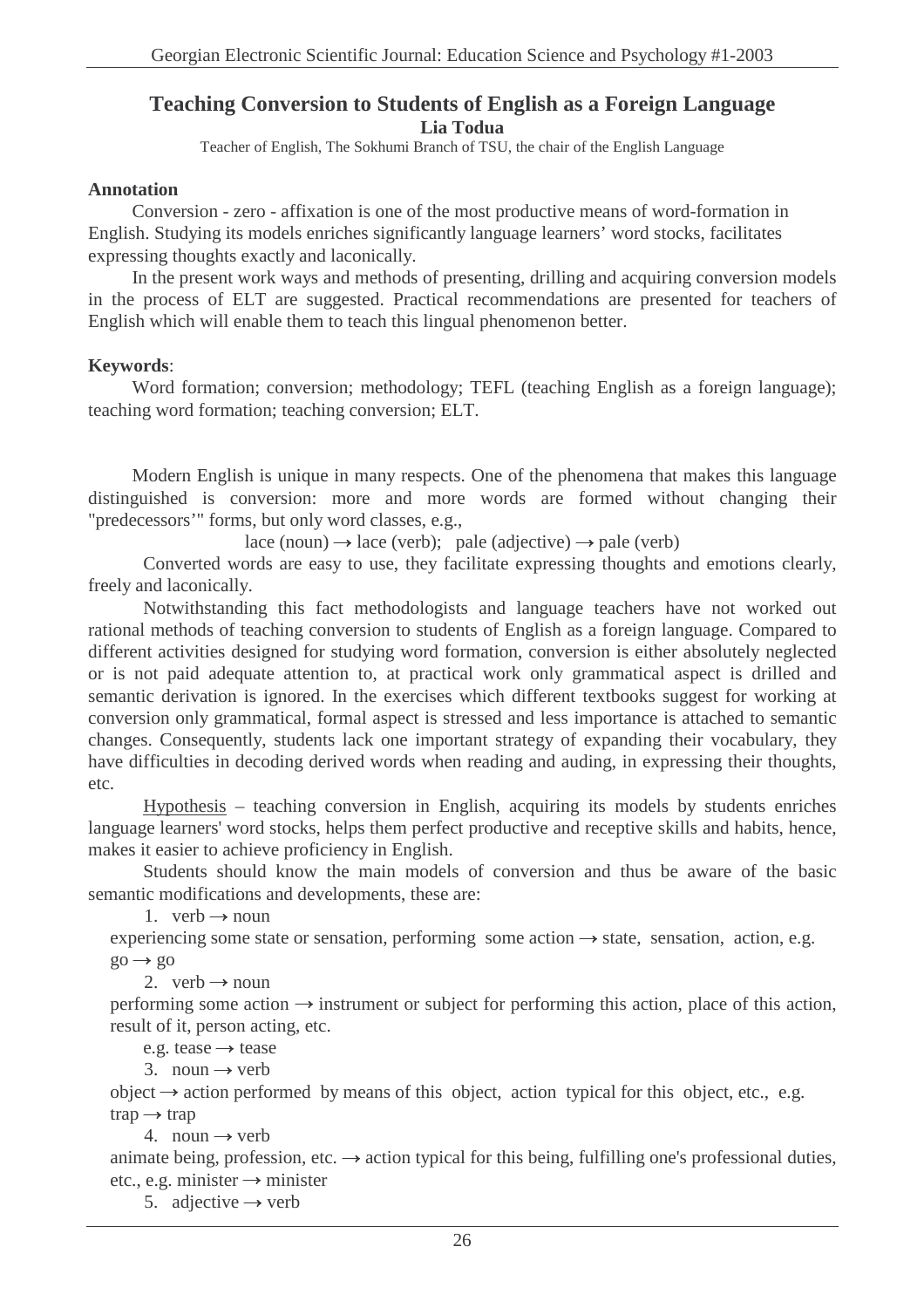quality  $\rightarrow$  acquiring this quality, etc., e.g. wet  $\rightarrow$  wet.

Semantic modifications in conversion models differ and vary in many ways, resulting in transparent and opaque converted words, e.g., cartoon(n)  $\rightarrow$  cartoon(v) – transparent, collar(n)  $\rightarrow$  $\text{collar}(v)$  – opaque. Hence, observing changes of meaning is the basis of acquiring the conversion mechanism.

Converted words will be presented, explained and exercised based on these models. It will enable teachers and students to disclose a variety of nuances in semantic changes. Every model needs an individual approach, not only every model, but even every word, as many converted words develop their semantic structures in utterly unpredictable ways, are used figuratively, choose one or more meanings from their polysemantic ancestors, etc.

Meanings of opaque converted words should be defined, paraphrased, explained by means of synonyms, antonyms, in contexts, situations, etc., e.g.

Prices on gas skyrocketed in the winter.

Skyrocket is a signal rocket, to skyrocket means to grow, rise fast.

Students should be asked to guess meanings of such words from contexts, in verbal surroundings, or without them – decontextualized, e.g. We should season this wine and it will be excellent.

Students can be given the following task: to make up situations or contexts using converted words, proving thus they understand what these lexical items mean. Teachers will choose the best and most appropriate variant, e.g.

 $push(v) \rightarrow push(n)$ 

student 1: Lazy students need a push and they'll study well.

student 2: One push was enough for the car to start.

student 3: Mr. Smith solves his problems with pushes and energy.

Initial and converted words have different verbal surroundings and it also causes modifications of meanings in conversion pairs. Hence, converted words must be drilled as phrasal verbs or collocations, e.g. fill in the gaps with the following phrases. rise(v)  $\rightarrow$  rise(n)

be on the rise; the rise to the power; look from the rise;

take its rise in smth; give rise to.

Saddam's cruelty ———————— protests in Europe and America

Clinton's ——————————— brought economic prosperity to the USA, etc.

Natural, motivating and interesting situations which require usage of converted words are essential for acquiring conversion models. Teachers should prompt their students that working at conversion is one of the ways to avoid writing down new words for the purpose of remembering them, as initial words are mostly familiar to them, they will have no obstacle of remembering form of the converted word, partly of its meaning too.

Texts abound with converted words and students are not limited in time, thus working at conversion should begin with analysing texts. When reading such words should be highlighted, not only for defining from which part of speech which one is formed, but for comparing meanings of initial and derived words.

"Exposure" to converted words through the written discourse will enable students to use them in the spoken one. On the one hand, teachers should serve as a good example of speaking with such words, on the other hand, they should conduct conversation so that learners would have to talk changing endless streams of words with one converted word, e.g.

Teacher: Did the Titanic SOS after it had hit the iceberg?

Student 1: Yes, she did and the radiomen radioed about the danger.

Student 2: As I know only rich passengers were boated to the shore.

Student 3: And who knows how many people voyaged there?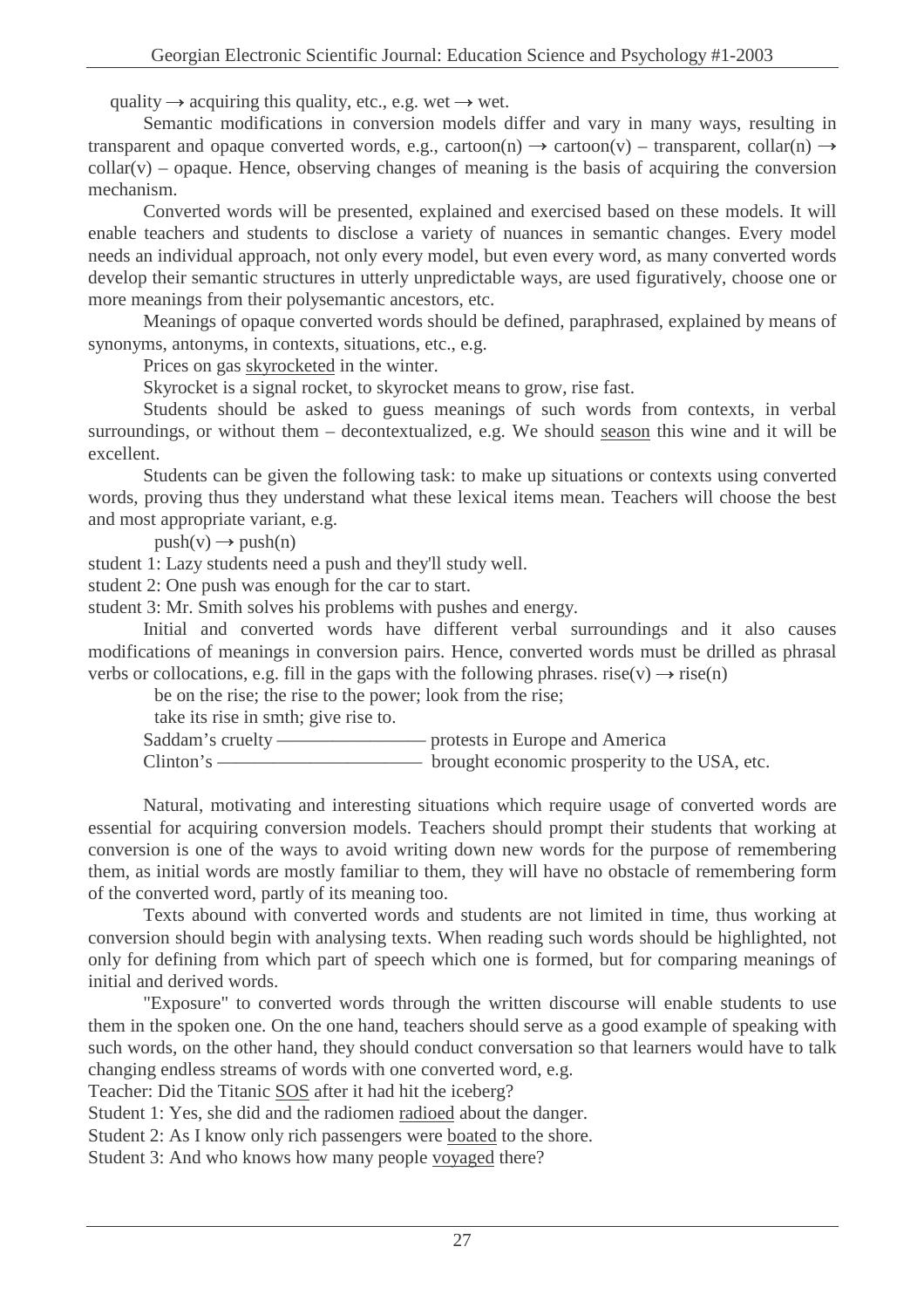For acquiring converted words it is indispensable to consult dictionaries, students can track the process of conversion independently, they will compare meanings of such words, make sure whether certain words have their pairs, etc.

Converted words can be grouped according to topics, if for instance, students have to describe the process of cooking, the following words would be useful: to knife, to pepper, to salt, to oil, to spoon, to heat, to warm, to salad, etc.

When writing compositions, letters, reproductions, etc., students are advised to use more and more converted words.

To acquire the conversion models in a proper way the whole system of oral and written exercises is required. Such exercises should include active logical work, which will help students perfect their guessing skills. Recognition, transformation, changing the whole combination of words with one word and v.v., paraphrasing the converted word, comparing meanings of initial and derived words, filling in gaps with derived words, multiple choice and some other types of exercises can be compiled for this purpose, e.g. express the same idea using the converted word:

1. Our goods were sent to Brazil by ship.

2. Levani serves as a soldier in the army.

or: Choose the correct explanation of the converted word:

A lot of shorts are shown on TV nowadays.

a) news in brief;

b) short films;

c) a sort of trousers.

Experimental teaching of conversion was conducted at the Sokhumi Branch of TSU, at the department of Philology (speciality – the English Language and Literature), I, II, III courses, in 1998-2000. The students were tested before and after the experiment, so were the control groups which practised word formation as other methodologists and textbooks "dictate" it. In experimental groups conversion was presented, consolidated and practised following our model. The results of testing indicated that in the experimental groups the students knowledge of conversion is twice better than before the experiment, they are by 20% ahead of the control groups students and in general their productive and receptive skills are by 10% better.

#### **Conclusions and recommendations**

1. To teach conversion effectively teachers should get acquainted with the linguistic literature about this language phenomenon, revise their knowledge concerning its models, semantic modifications, work at dictionaries, etc.

2. English teachers should plan working at converted words systematically and consecutively from the first stage, select the material essential for presenting and practicing words, exercises from different textbooks, compile exercises themselves, etc.

3. When working at conversion transparent and opaque converted words should be distinguished. A lot of attention should be paid to the converted words with complicated semantic structures.

4. When teaching conversion the most productive models should be emphasizes:

a)  $v \rightarrow n$ ; b)  $n \rightarrow v$ ; c)adj  $\rightarrow v$ ; d)  $n \rightarrow ad$ j; e) adj  $\rightarrow n$ 

Anomalous, less active models should be presented and observed too.

5. It is advisable to drill conversion with other productive ways of word formation: affixation, composition, back-formation, etc.

6. Students mostly at upper levels can be encouraged to form new converted words themselves based on the already acquired knowledge of word formation models of conversion.

Experimental checking of the results of the research indicated that presenting and practicing conversion by means of our method enriches language learners' word stocks significantly based on familiar words, their guessing skills are improved, possibilities of expressing thoughts in written and spoken forms are perfected, the speed of reading is increased, when communicating students based on analogy often create absolutely acceptable and normal converted words themselves, they